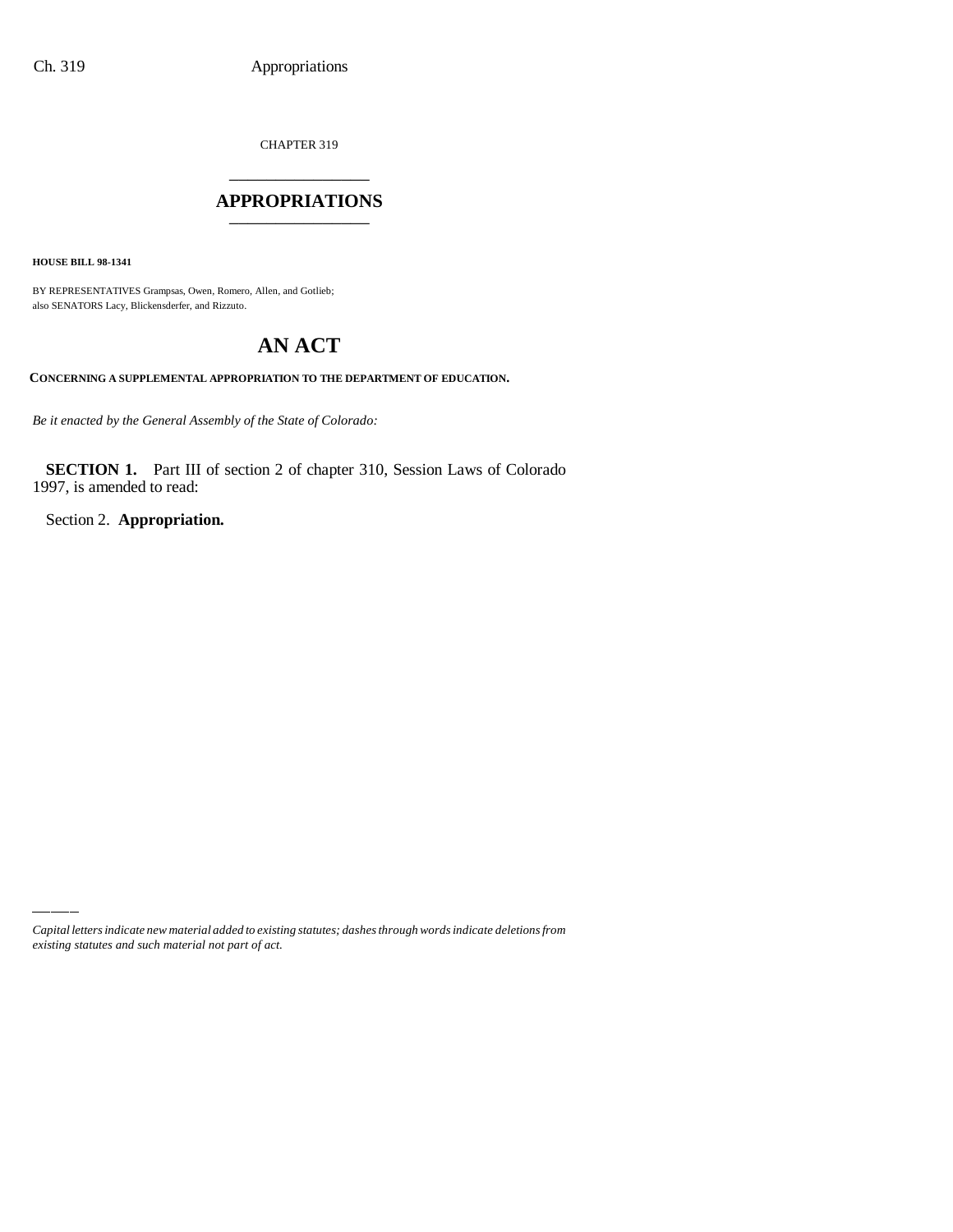|                                                              |                   |              |                         |                | <b>APPROPRIATION FROM</b> |                   |                |
|--------------------------------------------------------------|-------------------|--------------|-------------------------|----------------|---------------------------|-------------------|----------------|
|                                                              |                   |              |                         | <b>GENERAL</b> |                           | <b>CASH</b>       |                |
|                                                              | <b>ITEM &amp;</b> |              | <b>GENERAL</b>          | <b>FUND</b>    | <b>CASH</b>               | <b>FUNDS</b>      | <b>FEDERAL</b> |
|                                                              | <b>SUBTOTAL</b>   | <b>TOTAL</b> | <b>FUND</b>             | <b>EXEMPT</b>  | <b>FUNDS</b>              | <b>EXEMPT</b>     | <b>FUNDS</b>   |
|                                                              | \$                | \$           | \$                      | \$             | \$                        | \$                | \$             |
|                                                              |                   |              | <b>PART III</b>         |                |                           |                   |                |
|                                                              |                   |              | DEPARTMENT OF EDUCATION |                |                           |                   |                |
| (1) SCHOOL DISTRICT AND LIBRARY ASSISTANCE <sup>19, 20</sup> |                   |              |                         |                |                           |                   |                |
| Administration                                               | 7,387,668         |              | 6,497,164               |                | $74,360^a$                | $816,144(T)^{b}$  |                |
|                                                              | 7,395,268         |              | 6,504,764               |                |                           |                   |                |
| Sick and Annual Payouts                                      | 102,976           |              |                         |                |                           | $102,976^{\circ}$ |                |
| Salary Survey,                                               |                   |              |                         |                |                           |                   |                |
| Anniversary Increases, and                                   |                   |              |                         |                |                           |                   |                |
| Shift Differential                                           | 466,412           |              | 407,783                 |                | 33,439 <sup>d</sup>       | $25,190(T)^{g}$   |                |
| Office of Professional                                       |                   |              |                         |                |                           |                   |                |
| Services                                                     | 1,498,628         |              |                         |                | 1,498,628 <sup>d</sup>    |                   |                |
|                                                              | 1,505,228         |              |                         |                | 1,505,228 <sup>d</sup>    |                   |                |
| Telecommunications                                           |                   |              |                         |                |                           |                   |                |
| Program                                                      | 105,418           |              | 105,418                 |                |                           |                   |                |
| <b>Library Materials</b>                                     | 63,899            |              | 63,899                  |                |                           |                   |                |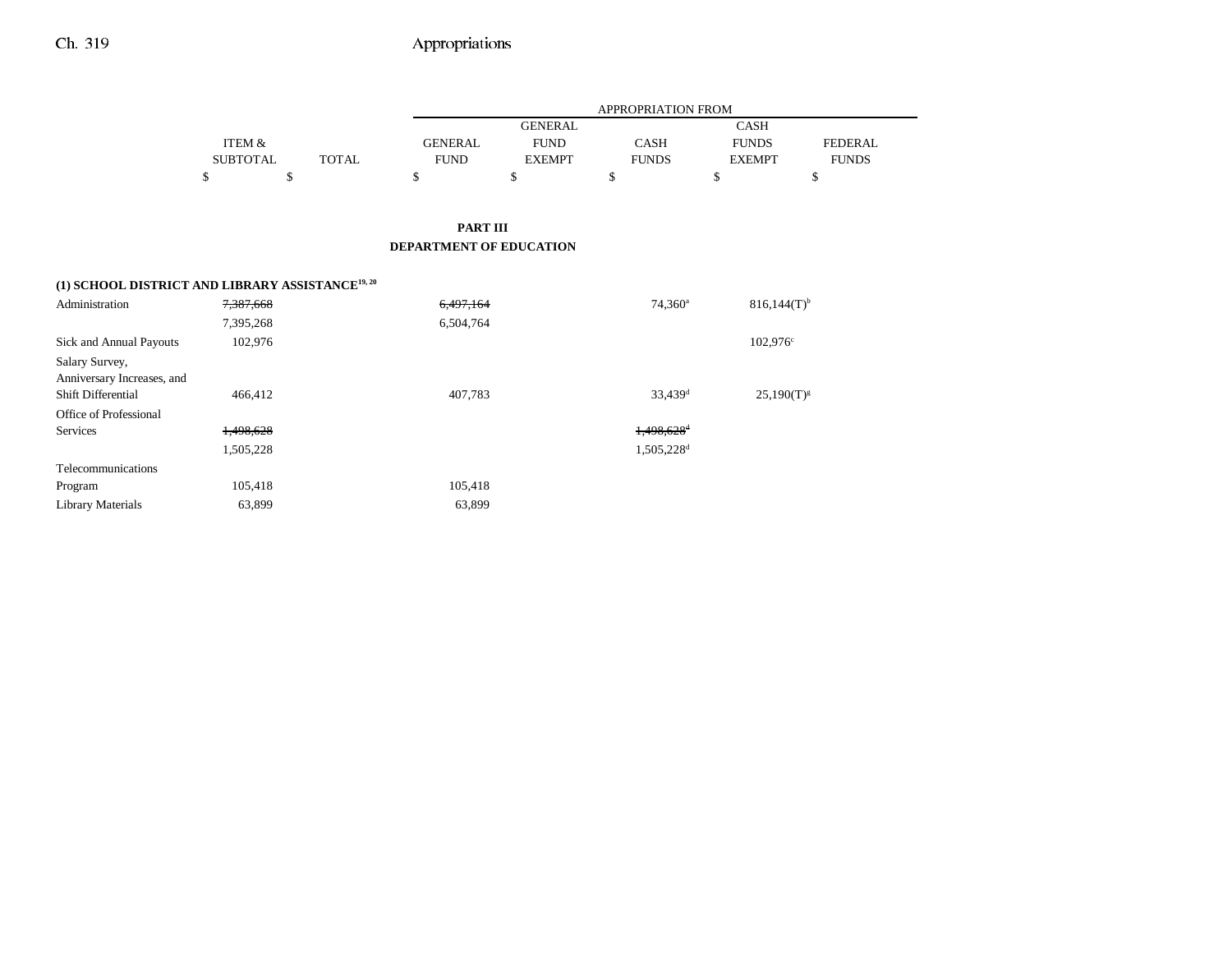| Library for the Blind and      |         |            |         |            |                           |         |
|--------------------------------|---------|------------|---------|------------|---------------------------|---------|
| the Physically                 |         |            |         |            |                           |         |
| Handicapped, Maintenance       |         |            |         |            |                           |         |
| and Utilities                  | 45,000  |            | 45,000  |            |                           |         |
| Capitol Complex Leased         |         |            |         |            |                           |         |
| Space                          | 336,621 |            | 148,114 | $23,563^d$ |                           | 164,944 |
| YEAR 2000 DATE                 |         |            |         |            |                           |         |
| $CHANGE^{20a}$                 | 54,850  |            | 54,850  |            |                           |         |
| <b>Automated Data Exchange</b> | 888,162 |            |         |            | $888,162(T)$ <sup>e</sup> |         |
| Access Colorado Library        |         |            |         |            |                           |         |
| <b>Information Network</b>     | 324,788 |            | 304,788 |            | $20,000$ <sup>f</sup>     |         |
|                                |         | 11,219,572 |         |            |                           |         |
|                                |         | 11,288,622 |         |            |                           |         |

<sup>a</sup> Of this amount, \$29,880 shall be from the Educator Licensure Cash Fund pursuant to Section 22-60.5-112, C.R.S., \$35,480 shall be from the Public School Income Fund pursuant to Section 22-2-112(1)(I), C.R.S., and \$9,000 shall be from General Education Development Program fees.

b Of this amount, \$545,511 shall be from indirect cost recoveries, \$137,070 shall be from Public School Transportation, \$68,581 shall be from Total Program, and \$64,982 shall be from the Division of Wildlife.

c This amount shall be from indirect cost recoveries.

d These amounts shall be from the Educator Licensure Cash Fund pursuant to Section 22-60.5-112, C.R.S.

e This amount shall be from Total Program.

f This amount shall be from grants and donations.

g Of this amount, \$18,034 shall be from indirect cost recoveries, \$3,270 shall be from Public School Transportation, \$2,014 shall be from Total Program, and \$1,872 shall be from the Division of Wildlife.

### **(2) DISTRIBUTIONS**

| <b>Regional Systems</b> | 2,019,128 | 2,019,128 |
|-------------------------|-----------|-----------|
|-------------------------|-----------|-----------|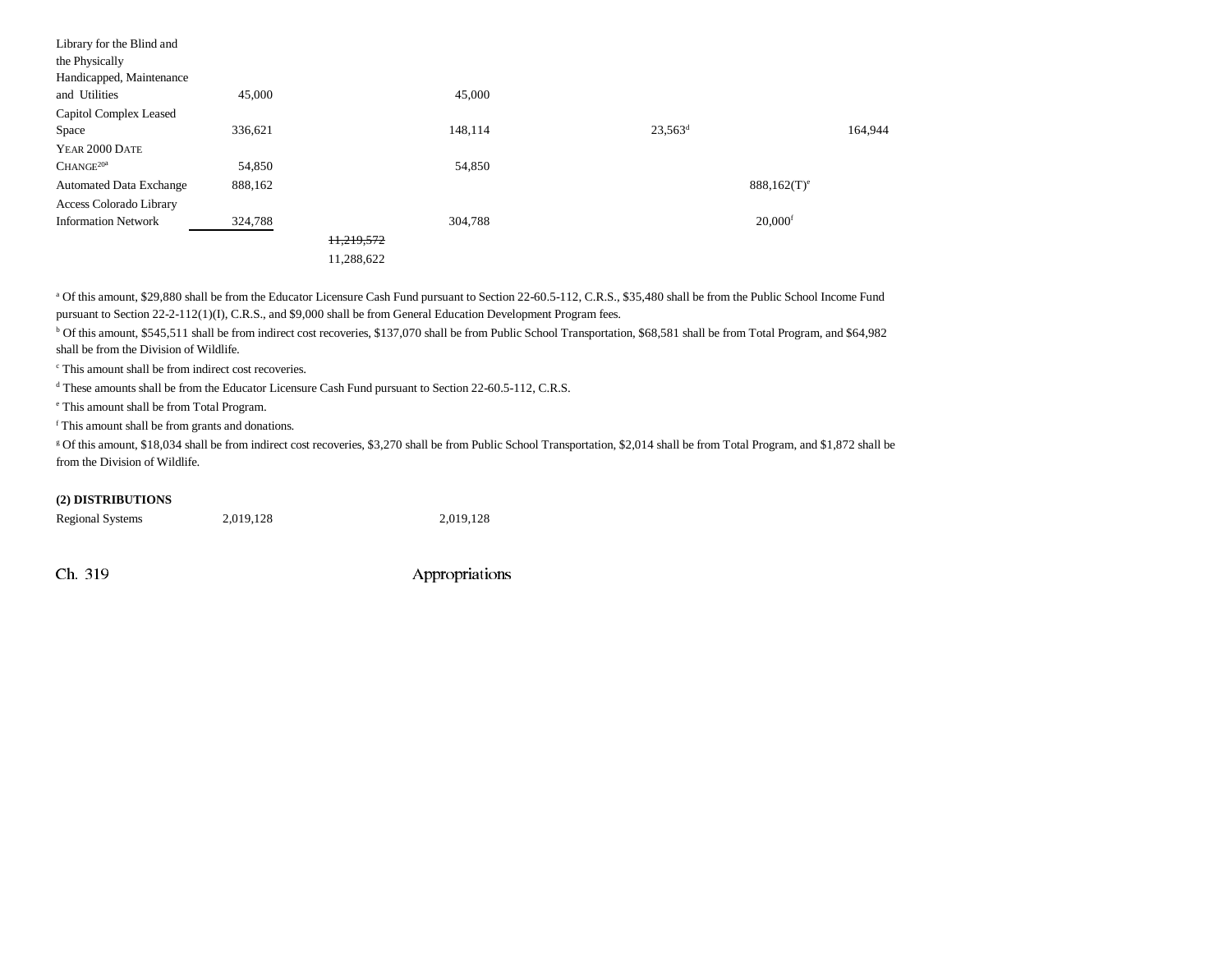|                            |                   |              | APPROPRIATION FROM |                               |              |                             |                |  |
|----------------------------|-------------------|--------------|--------------------|-------------------------------|--------------|-----------------------------|----------------|--|
|                            | <b>ITEM &amp;</b> |              | <b>GENERAL</b>     | <b>GENERAL</b><br><b>FUND</b> | <b>CASH</b>  | <b>CASH</b><br><b>FUNDS</b> | <b>FEDERAL</b> |  |
|                            | <b>SUBTOTAL</b>   | <b>TOTAL</b> | <b>FUND</b>        | <b>EXEMPT</b>                 | <b>FUNDS</b> | <b>EXEMPT</b>               | <b>FUNDS</b>   |  |
|                            | \$                | \$           | \$                 | \$                            | \$           | \$                          | \$             |  |
|                            |                   |              |                    |                               |              |                             |                |  |
| Colorado Reference Center  |                   |              |                    |                               |              |                             |                |  |
|                            | 1,548,101         |              | 1,548,101          |                               |              |                             |                |  |
| Interlibrary Loan          | 162,006           |              | 162,006            |                               |              |                             |                |  |
| County Equalization        | 134,114           |              | 134,114            |                               |              |                             |                |  |
| <b>Emeritus Retirement</b> | 257,351           |              | 257,351            |                               |              |                             |                |  |
| Boards of Cooperative      |                   |              |                    |                               |              |                             |                |  |
| Services                   | 170,000           |              | 170,000            |                               |              |                             |                |  |
| Special Contingency        |                   |              |                    |                               |              |                             |                |  |
| Reserve <sup>21</sup>      | 2,200,000         |              | 2,200,000          |                               |              |                             |                |  |
|                            | 3,121,733         |              | 3,121,733          |                               |              |                             |                |  |
| Comprehensive Health       |                   |              |                    |                               |              |                             |                |  |
| Education <sup>22</sup>    | 600,000           |              | 300,000            |                               |              |                             | $300,000(T)^a$ |  |
| In-Home and In-School      |                   |              |                    |                               |              |                             |                |  |
| <b>Suspension Programs</b> | 497,957           |              | 497,957            |                               |              |                             |                |  |
|                            |                   | 7,588,657    |                    |                               |              |                             |                |  |
|                            |                   | 8,510,390    |                    |                               |              |                             |                |  |

a This amount shall be from funds originally appropriated to Public School Finance, Total Program.

**(3) PUBLIC SCHOOL FINANCE**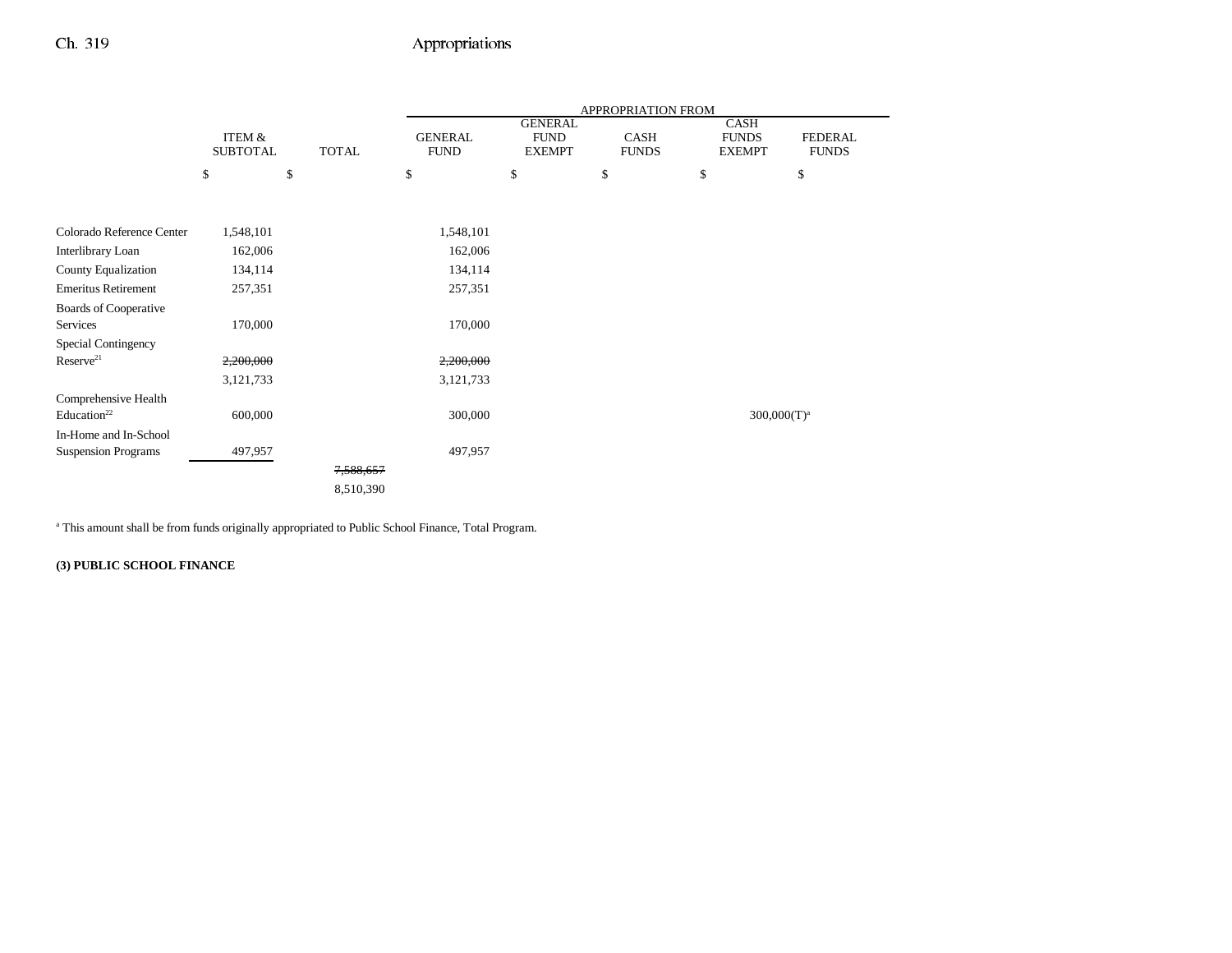| Total Program <sup>23, 24, 25, 26</sup> | 1,727,203,376 |               | 1.690.827.766 | 8,468,100 <sup>a</sup> | $27,907,510$ <sup>*</sup>    |            |
|-----------------------------------------|---------------|---------------|---------------|------------------------|------------------------------|------------|
|                                         | 1,722,789,203 |               | 1,688,185,740 |                        | $26,135,363^b$               |            |
| Public School                           |               |               |               |                        |                              |            |
| Transportation                          | 36, 187, 227  |               | 35,187,227    |                        | $1,000,000$ (L) <sup>c</sup> |            |
|                                         |               |               | 35,651,528    |                        | 535,699 $(L)$ <sup>c</sup>   |            |
| English Language                        |               |               |               |                        |                              |            |
| Proficiency                             | 3,654,583     |               | 2,601,598     |                        | 245,000(T) <sup>d</sup>      | 807,985    |
| Special Education -                     |               |               |               |                        |                              |            |
| Children with Disabilities              | 111,356,203   |               | 64,673,288    |                        | $423,560(T)^e$               | 46,259,355 |
| Special Education - Gifted              |               |               |               |                        |                              |            |
| and Talented Children <sup>27</sup>     | 4,000,000     |               | 4,000,000     |                        |                              |            |
|                                         |               | 1.882.401.389 |               |                        |                              |            |
|                                         |               | 1,877,987,216 |               |                        |                              |            |

a This amount shall be from rental income earned on state trust lands.

<sup>b</sup> Of this amount, \$7,737,510 shall be from interest earned on moneys in the Public School Fund and \$20,170,000 \$18,397,853 shall be from federal mineral leasing revenues.

c This amount represents an estimate of categorical program support funds to be replaced with local property tax revenue pursuant to Section 22-54-107, C.R.S.

d This amount shall be from federal funds appropriated in the Department of Human Services.

e Of this amount, \$290,569 shall be from federal funds appropriated in the Office of the Governor, and \$132,991 shall be from federal funds appropriated in the Department of Human Services.

#### **(4) APPROPRIATED SPONSORED PROGRAMS**

| Sponsored Programs <sup>28</sup> | 159,006,641 | $575.000^{\circ}$    | $698.065^{\rm b}$ | 157,733,576 |
|----------------------------------|-------------|----------------------|-------------------|-------------|
|                                  | 159.054.641 | 623,000 <sup>a</sup> |                   |             |

a This amount shall be from fees and charges for workshops, conferences, training programs, and seminars.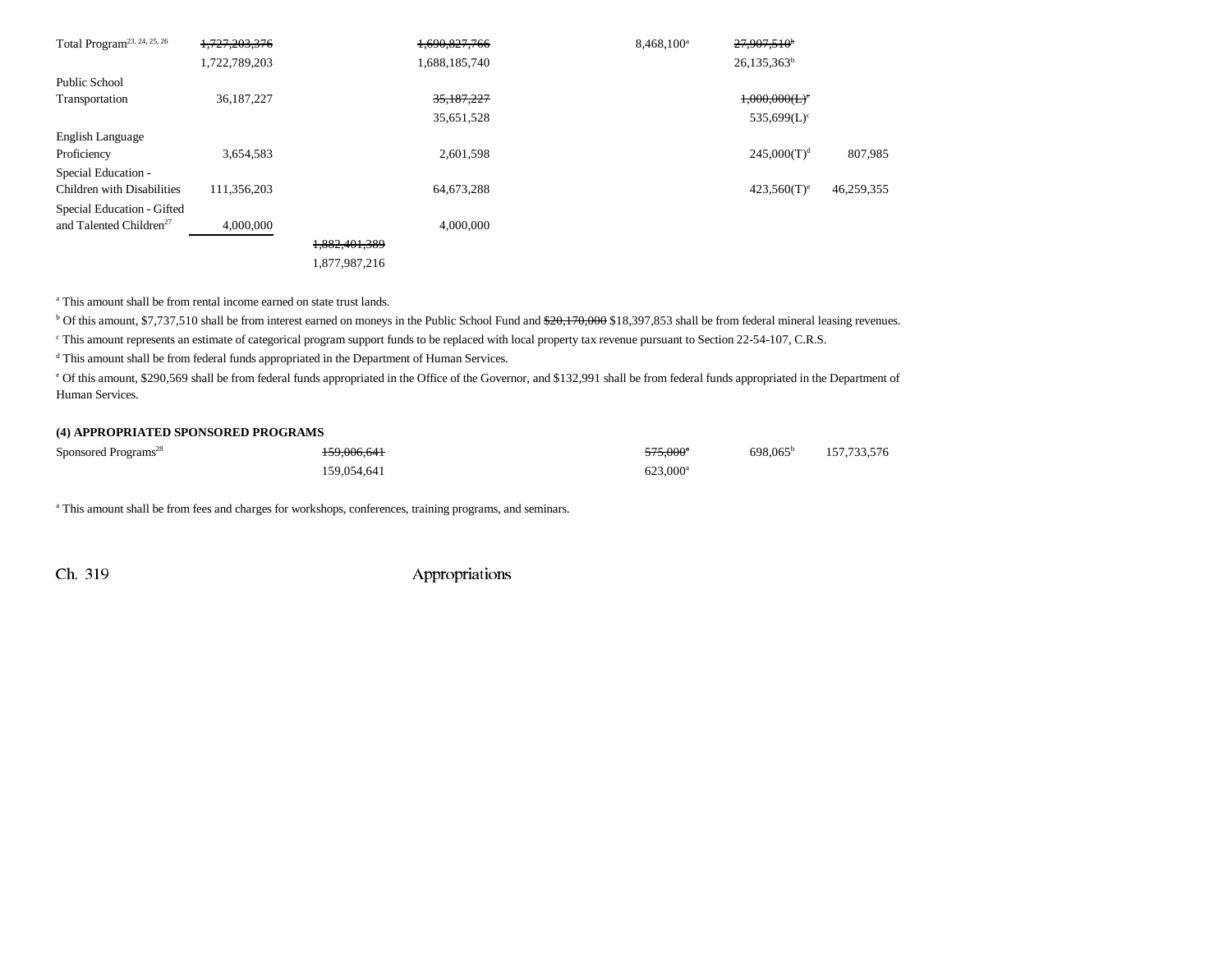|                 |              |                | APPROPRIATION FROM |              |               |                |  |  |  |
|-----------------|--------------|----------------|--------------------|--------------|---------------|----------------|--|--|--|
|                 |              |                | <b>GENERAL</b>     |              | <b>CASH</b>   |                |  |  |  |
| ITEM &          |              | <b>GENERAL</b> | <b>FUND</b>        | CASH         | <b>FUNDS</b>  | <b>FEDERAL</b> |  |  |  |
| <b>SUBTOTAL</b> | <b>TOTAL</b> | <b>FUND</b>    | <b>EXEMPT</b>      | <b>FUNDS</b> | <b>EXEMPT</b> | <b>FUNDS</b>   |  |  |  |
| ሖ               |              |                |                    |              |               |                |  |  |  |

<sup>b</sup> Of this amount, \$297,000(T) shall be from the Department of Human Services, \$69,059(T) shall be from the Office of the Governor, \$143,000(T) shall be from the Department of Local Affairs, and \$189,006 shall be from various grants and donations.

#### **(5) SCHOOL FOR THE DEAF AND THE BLIND**

| $(A)$ School Operations <sup>29</sup> |               |           |                         |
|---------------------------------------|---------------|-----------|-------------------------|
| <b>Personal Services</b>              | 6,428,126     |           |                         |
|                                       | $(147.2$ FTE) |           |                         |
| Exempt Staff -                        |               |           |                         |
| Salary Survey and                     |               |           |                         |
| Anniversary Increases                 | 148,770       |           |                         |
| <b>Operating Expenses</b>             | 315,250       |           |                         |
| <b>Utilities</b>                      | 225,265       |           |                         |
|                                       | 7,117,411     | 6,071,510 | $1,045,901$ $($ T $)^a$ |
|                                       |               | 6,100,006 | $1,017,405(T)^a$        |

<sup>a</sup> Of this amount, \$961,792 \$933,296 shall be from Total Program, and \$84,109 shall be from federal Child Nutrition Act funds appropriated in Sponsored Programs.

### **(B) Special Purpose**

Fees and Conferences 75,000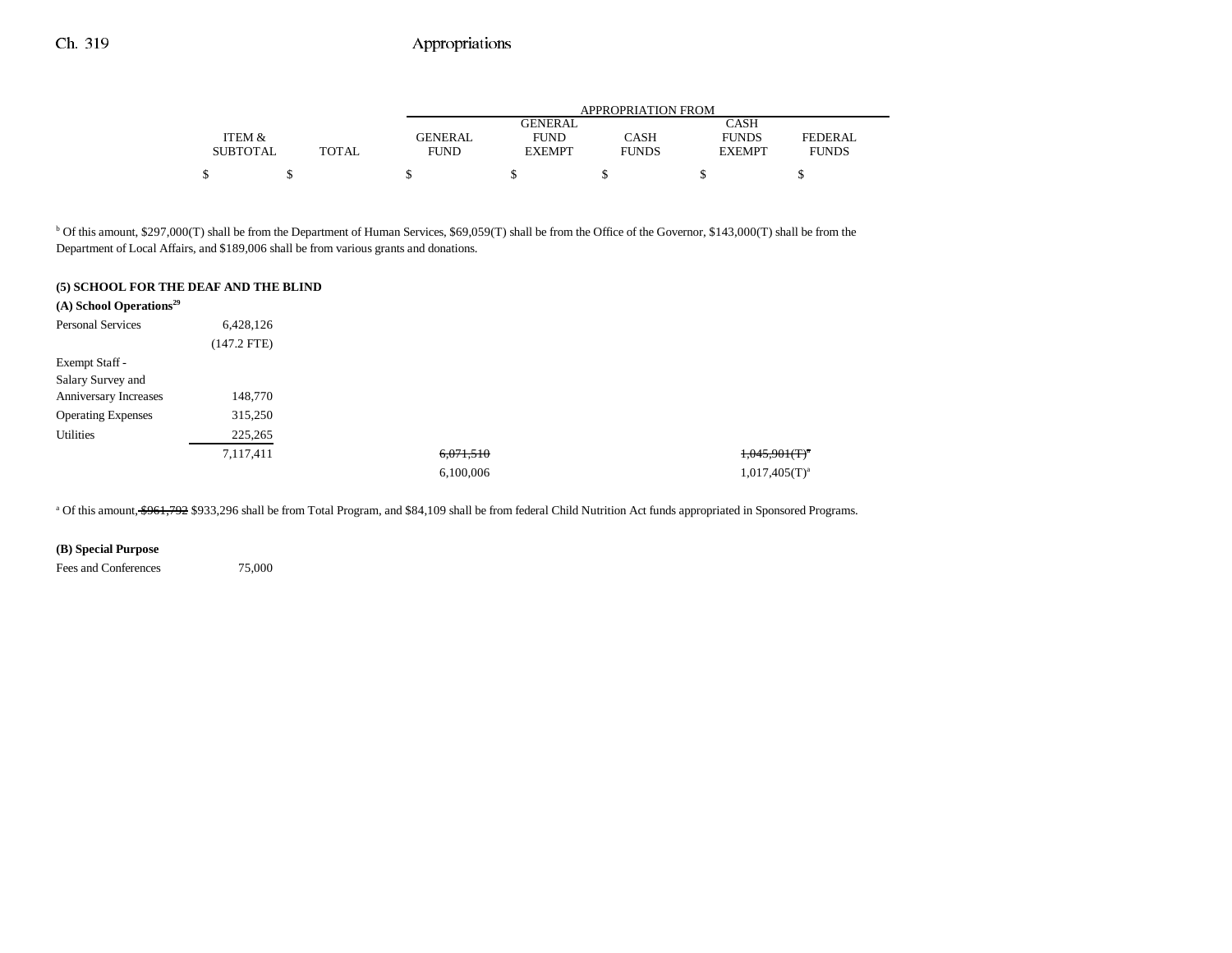| Summer Olympics |             |                     |                           |
|-----------------|-------------|---------------------|---------------------------|
| Housing         | 10,000      |                     |                           |
| Grants          | 470,806     |                     |                           |
|                 | $(6.3$ FTE) |                     |                           |
|                 | 555,806     | 85,000 <sup>a</sup> | $470,806(T)$ <sup>b</sup> |

<sup>a</sup> Of this amount, \$75,000 shall be from fees and charges for workshops and conferences, and \$10,000 shall be from housing reimbursements.

**b** This amount shall be from various federal funds in Appropriated Sponsored Programs.

#### 7,673,217

**TOTALS PART III**

| $(EDUCATION)^{2,3,4}$ | \$2,067,889,476 | <del>\$1.818.222.212</del> | \$10,758,090 | <del>\$33,943,314</del> * | \$204,965,860 |
|-----------------------|-----------------|----------------------------|--------------|---------------------------|---------------|
|                       | \$2,064,514,086 | \$1,817,057,166            | \$10,812,690 | $$31.678.370^a$           |               |

<sup>a</sup> Of this amount,  $\frac{4,723,822}{84,695,326}$  contains a (T) notation, and  $\frac{4,000,000}{8}$  \$535,699 contains an (L) notation.

**FOOTNOTES** -- The following statements are referenced to the numbered footnotes throughout section 2.

- 2 (Governor lined through this provision. See L. 97, p. 2039.)
- 3 All Departments, Totals -- The General Assembly requests that copies of all reports requested in other footnotes contained in this act be delivered to the Joint Budget Committee and the majority and minority leadership in each house of the General Assembly.
- 4(Governor lined through this provision. See L. 97, p. 2040.)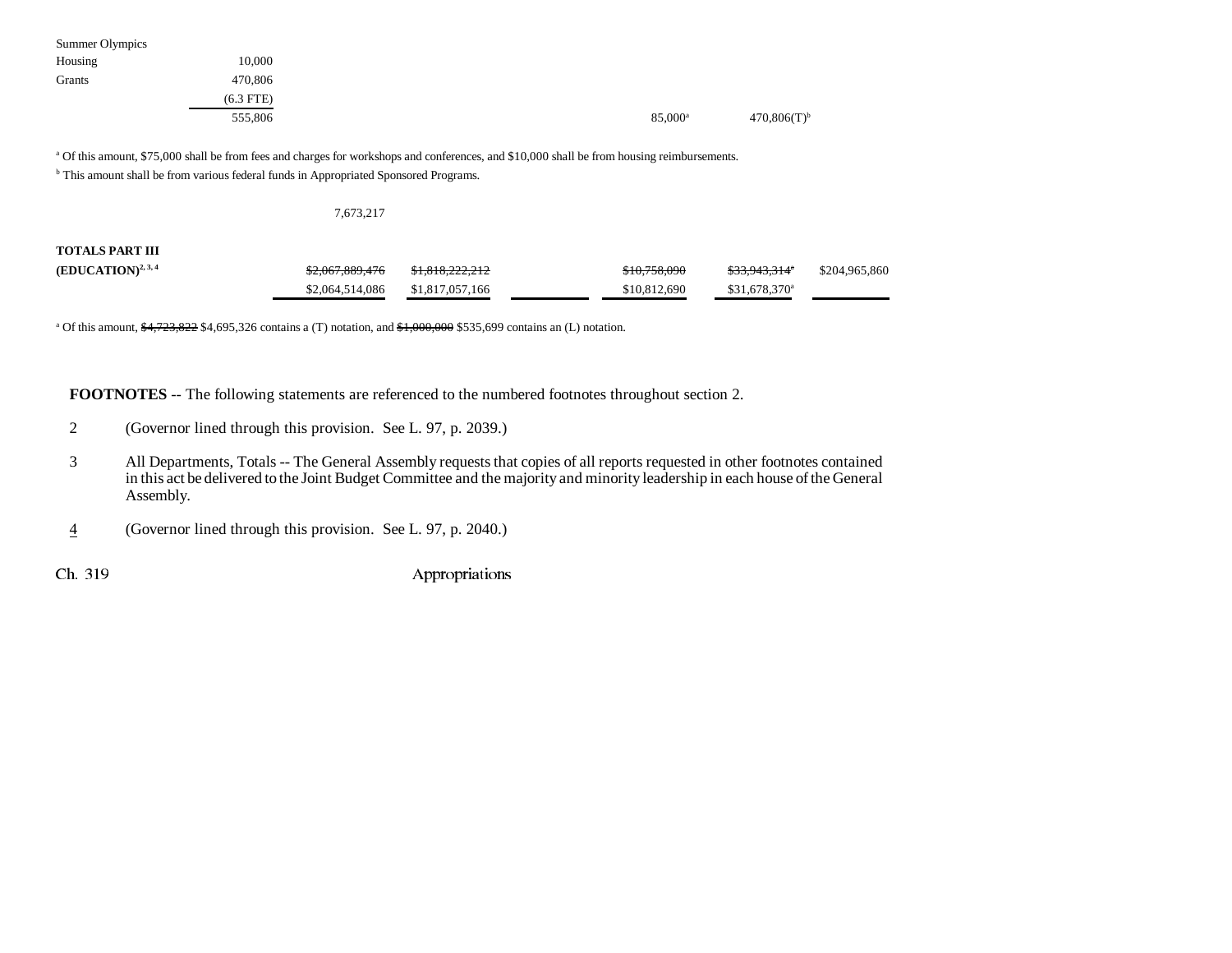|                 |       |                | APPROPRIATION FROM |              |               |              |  |  |  |
|-----------------|-------|----------------|--------------------|--------------|---------------|--------------|--|--|--|
|                 |       |                | GENERAL            |              | CASH          |              |  |  |  |
| ITEM &          |       | <b>GENERAL</b> | <b>FUND</b>        | CASH         | <b>FUNDS</b>  | FEDERAL      |  |  |  |
| <b>SUBTOTAL</b> | TOTAL | <b>FUND</b>    | <b>EXEMPT</b>      | <b>FUNDS</b> | <b>EXEMPT</b> | <b>FUNDS</b> |  |  |  |
| ¢               |       |                |                    |              |               |              |  |  |  |

- 19 Department of Education, School District and Library Assistance -- The Department is requested to submit its FY 1998-99 budget request to the Office of State Planning and Budgeting for review in accordance with Sections 24-37-301 and 24-1-110, C.R.S. It is expected that the Department's budget request receive the same scrutiny as other budget requests by the Office of State Planning and Budgeting and that the Department's request for General Fund moneys, as approved by the Governor, be included in the total General Fund request for all departments for FY 1998-99.
- 20 Department of Education, School District and Library Assistance -- It is the intent of the General Assembly that the Department submit a zero base budget request for FY 1998-99. The Department is requested to submit an outline of its zero-based budget request by July 1, 1997, a draft of its zero-based budget request by September 1, 1997, and a final zero-based budget request by November 1, 1997.
- 20a DEPARTMENT OF EDUCATION,SCHOOL DISTRICT AND LIBRARY ASSISTANCE,YEAR 2000DATE CHANGE --IT IS THE INTENT OF THE GENERAL ASSEMBLY THAT MONEYS IN THIS LINE BE RESTRICTED BY THE STATE CONTROLLER UNTIL THECOMMISSION ON INFORMATION MANAGEMENT HAS REVIEWED AND APPROVED THE DEPARTMENT'S YEAR 2000IMPLEMENTATION PLAN.
- 21 Department of Education, Distributions, Special Contingency Reserve -- It is the intent of the General Assembly that the State Board of Education utilize the assistance of the Division of Property Taxation in the Department of Local Affairs in making a determination of school district requests for payment from the contingency reserve fund prior to approving payments from the fund.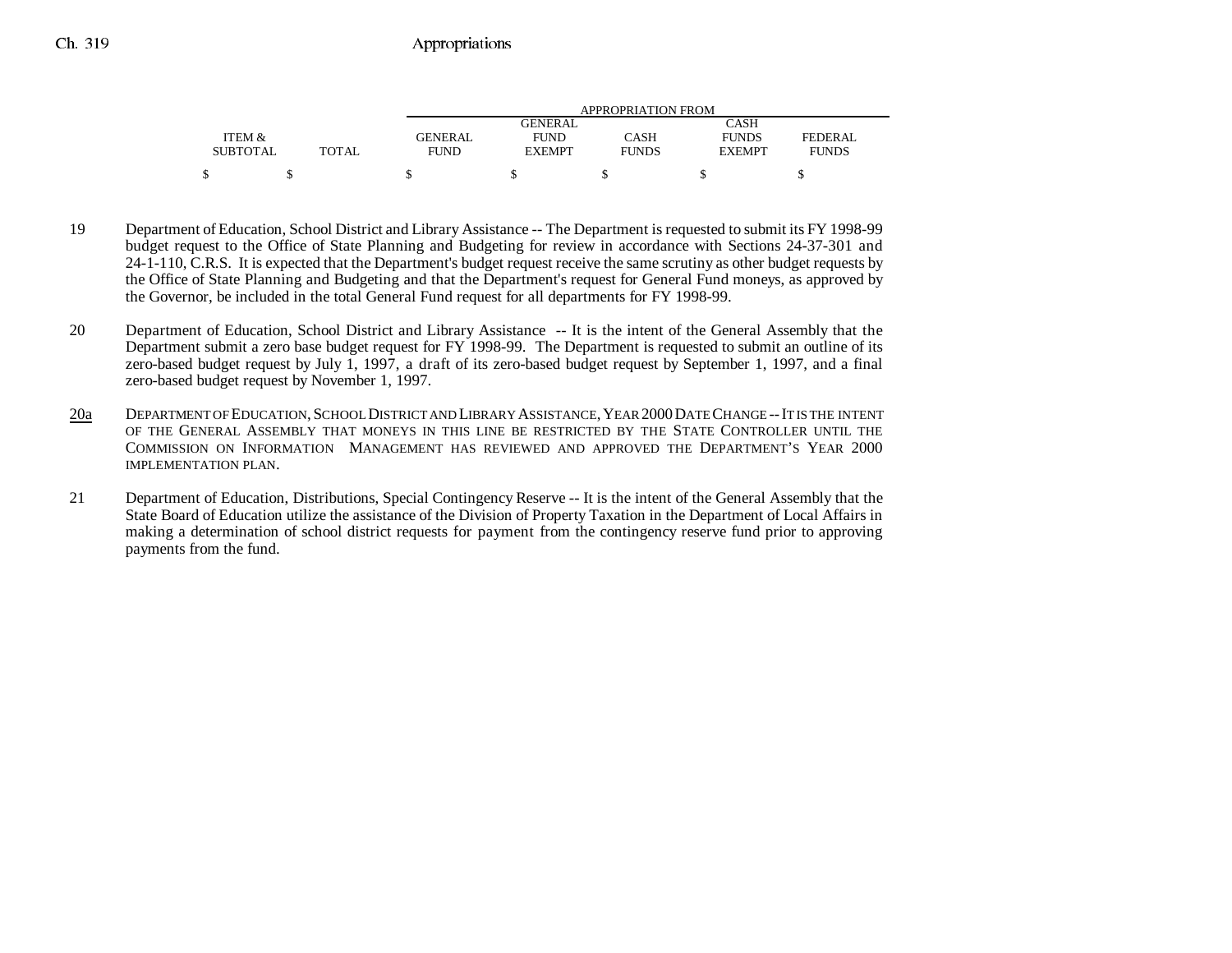- 22 Department of Education, Distributions, Comprehensive Health Education -- It is the intent of the General Assembly that all funds appropriated from the comprehensive health education fund adhere to the provisions of Section 22-25-104(6), C.R.S., and all relevant rules and regulations promulgated by the State Board of Education.
- 23 Department of Education, Public School Finance, Total Program -- It is the intent of the General Assembly that \$888,162 of this amount be used for the completion of the Automated Data Exchange System in FY 1997-98. Furthermore, it is the intent of the General Assembly that completion of this system shall not require additional transfers from Total Program after FY 1997-98.
- 24 Department of Education, Public School Finance, Total Program -- The minimum state aid for FY 1997-98 is established at \$55.99 per student.
- 25 Department of Education, Public School Finance, Total Program -- The Department is requested to include in its annual budget request information regarding the extent of private sector participation in the preschool program pursuant to Section 22-28-109, C.R.S. The information should include, but not be limited to, the number of participating districts, the funded pupil count (FTE) allocated to each participating district, and whether or not each district contracts for preschool services with community providers.
- 26 Department of Education, Public School Finance, Total Program -- It is the intent of the General Assembly that no less than 95 percent of the per pupil operating revenue available to or through the preschool program shall be used to fund the costs of providing preschool services directly to children enrolled under the preschool program. Such costs shall include teacher and paraprofessional salaries and benefits, supplies and materials, home visits, and the entire cost of any preschool program contracted services. Moneys made available to or through the preschool program shall only be used to fund the costs of services provided by a district to participating children or parents, any associated professional development activities, costs which a district would not otherwise have incurred but for the services provided in conjunction with the preschool program, and a reasonable allocation of district overhead costs. This footnote is not intended to require that districts give 95 percent of the funds received through the preschool program to any community provider.
- 27 Department of Education, Public School Finance, Special Education Gifted and Talented Children -- The Department is requested to include in its annual budget request information regarding the use of moneys appropriated for gifted and